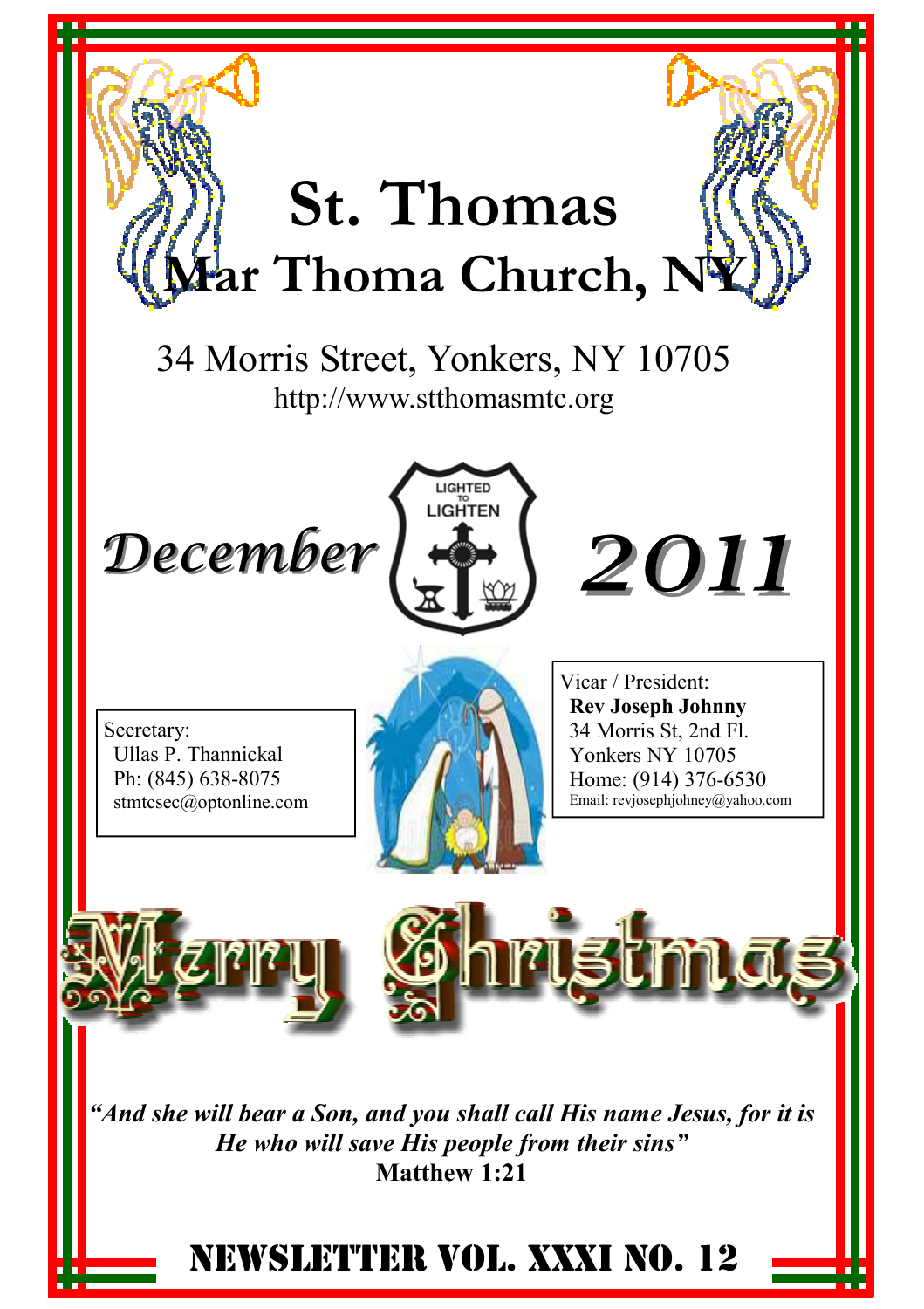## **WORSHIP SERVICE SCHEDULE**

| Date        | Time                    | Worship                                                                              |
|-------------|-------------------------|--------------------------------------------------------------------------------------|
| Sun, Dec 4  | $9:30$ am<br>$10:30$ am | Praise & Worship (Malayalam), Bible Class<br>Holy Communion Service, English         |
| Sun, Dec 11 | $9:30$ am<br>$10:30$ am | Praise & Worship (Malayalam), Intercessory Prayer<br>Holy Communion Service, English |
| Sun, Dec 18 | $9:30$ am<br>$10:30$ am | Praise & Worship (Malayalam), Bible Class<br>Holy Communion Service, Malayalam       |
| Sat, Dec 24 | 6:30 <sub>pm</sub>      | Christmas Eve Program                                                                |
| Sun, Dec 25 | $10:00$ am              | Holy Communion Service, English                                                      |
| Fri. Dec 31 | $9:00$ pm               | Watch Night Service (Malayalam)<br>Holy Communion Service, (Malayalam)               |

#### **MAR THOMA SYRIAN CHURCH OF MALABAR LECTIONARY**

| <b>Date</b> | 1st Lesson    | 2nd Lesson     | <b>Epistle</b> | <b>Gospel</b>      |
|-------------|---------------|----------------|----------------|--------------------|
| Sun, Dec 4  | Gen. 33:1-17  | 2 Cor. 1:3-11  | 1 Thes. 3:6-13 | St. Luke. 1:39-45  |
| Sun, Dec 11 | Isa. 55:6-13  | Acts. 11:19-26 | Heb. 4:1-13    | St. Luke. 1:57-66  |
| Sun, Dec 18 | Isa. 11:1-10  | 1 John. 5:1-12 | Rom. 1:1-16    | St. Mat. 1:18-23   |
| Sun. Dec 25 | Isa. 9:1-8    | Gal. 4:1-7     | Heb. $1:1-12$  | St. Luke. 2:1-14   |
| Sat, Dec 31 | Exo. 33:12-23 | Heb. 13:7-21   | 1 Pet. 5:6-11  | St. Luke. 12:22-34 |

## **IMPORTANT DAYS IN SABHA/DIOCESAN CALENDAR**

| <b>Date</b> | <b>Importance of the Day</b>                            |  |  |
|-------------|---------------------------------------------------------|--|--|
| Thu, Dec 1  | Beginning of 25 Days Lent                               |  |  |
| Sun, Dec 4  | Visitation of Mary to Elizabeth- 'Bearers of Good News' |  |  |
| Sun, Dec 11 | Birth of John the Baptist (2nd Sunday before Christmas) |  |  |
| Sun. Dec 18 | Annunciation to Joseph (Sunday before Christmas)        |  |  |
| Wed, Dec 21 | Mar Thoma Church Day                                    |  |  |
| Sun, Dec 25 | Yaldo - Birth of Our Savior (Feast of Nativity)         |  |  |
| Sat, Dec 31 | Year Ending - Watch Night Service)                      |  |  |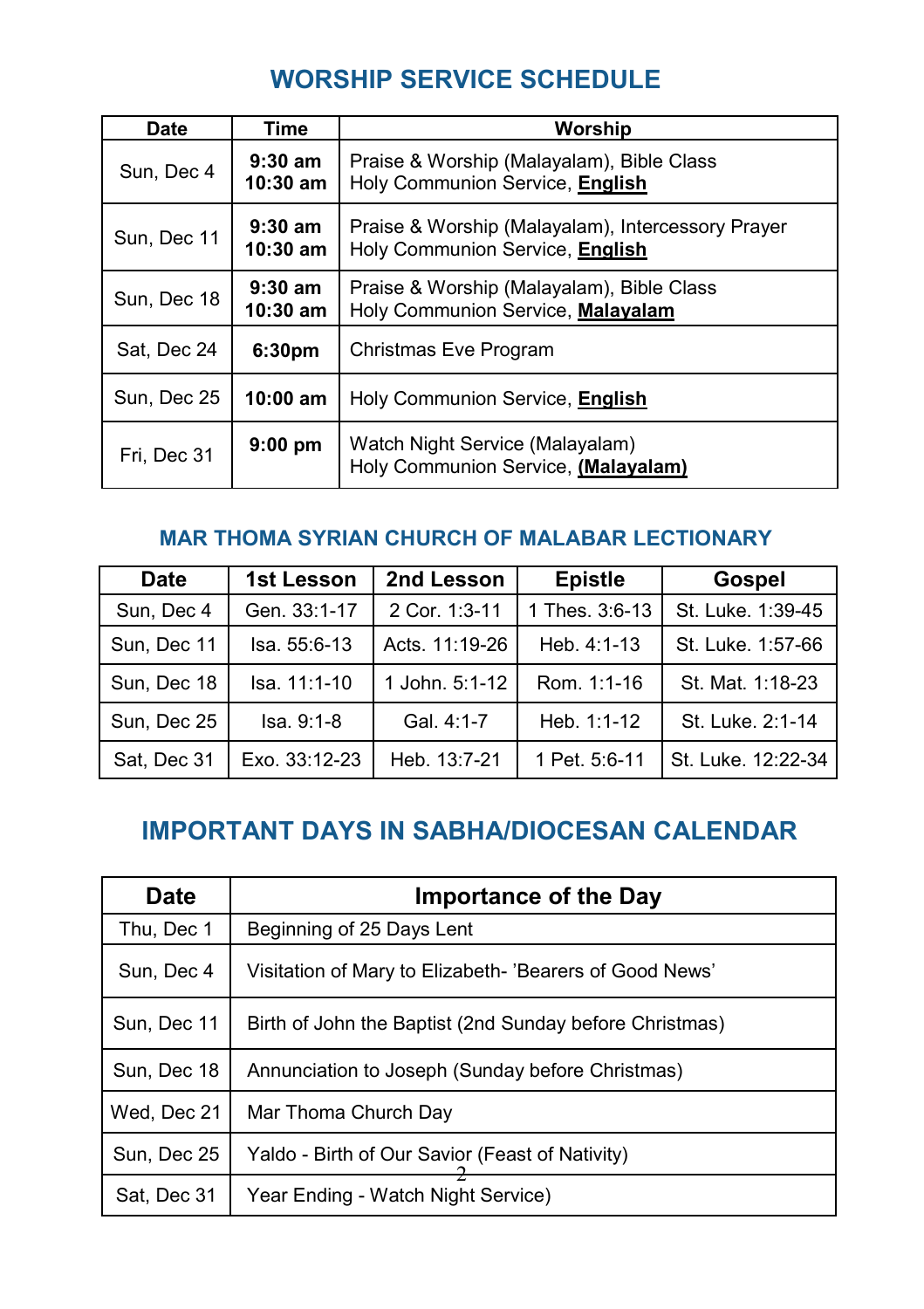

#### Dearly beloved in Christ,

 "For us a child is born, to us a son is given, and the government shall be upon his shoulder, and his name shall be called the Wonderful Counselor, Mighty God, Everlasting Father, Prince of Peace." (Isaiah.11: 6)

 Once again we are at the Advent season. The Church prepares for the arrival of the Son of God, the incarnate word. The most comforting message of Christmas is Immanuel – God with us.



The wonderful counselor, Mighty God, Everlasting Father and Prince of Peace is with us in all our life situations - situations of darkness, fear and perplexities He is with us to equip us and to enable us to face the worst.

We often refer to difficult times in our life as dark times. When you lose someone you love or your health deteriorates, when you are abandoned or rejected or when innumerable difficulties pile up and you sink in to depression and hopelessness , yes, he is with us as the Immanuel. "The people who walked in darkness have seen a great light; and those who dwelt in a land of deep darkness, on them has light shined." (Isaiah.9: 2) Many of our members are going through bereavement and grief as they have lost their dear ones in the past year. Many are going through agonizing experience as a result of deterioration of health, loss of job and disharmony in the family ties.

 One of the powerful messages of the gospel is FEAR NOT. Fear is the dark room where the negatives are formed. And fear traps us in the past—the past of injustice, oppression and hatred. Because fear keeps us in the past, it is antithetical to hope. But the Gospel, as proclaimed in Advent, is anti-fear and pro-future. When the angel addresses Mary to tell her about the blessed gift in her womb, the angel begins by addressing her fear - "Do not be afraid!" Jesus comes to eradicate fear, to preach hope.

 When we are perplexed as entangled by adversities and find it difficult to see a ray of light at the other end of the tunnel, we are not alone and that is not the end. Let me conclude with the words of Stephen Covey as he begins his new book 'The  $3<sup>rd</sup>$  Alternative' – "There is a way to solve the toughest problems we face, even those that look unsolvable. There is a path that cuts through nearly all life's dilemmas and deep divisions. There is a way forward. It's not your way and it's not my way. It's a higher way. It's a better way than any of us have thought of before." For us that is God's way. And that is precisely what our Immanuel brings home. Happy Christmas and a blessed New Year!

Yours in His Service,

Rev. Joseph Johnny Vicar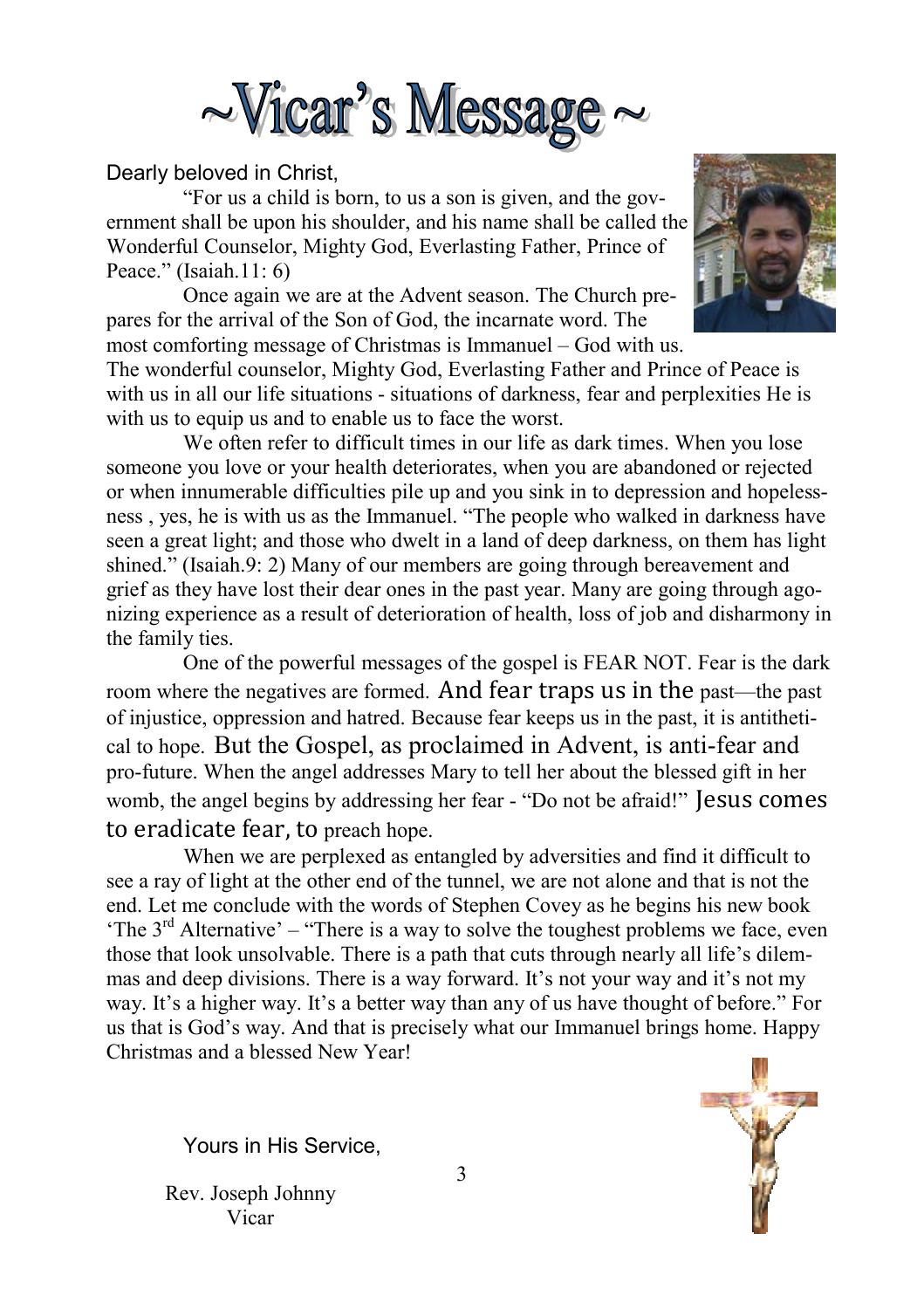## **Youth Chaplain's Corner**

Greetings in the name of One Triune God the Father, Son, and Holy Spirit.

 I am happy to greet you through this newsletter. Another Christmas is coming to our door steps; we are joyful to receive our savior Lord Jesus Christ. I am also sharing in that joy with you. It would be beneficial for all of us to remember this great event of the Christian faith with proper preparation and readiness. The 25-Day Fast or Nombu (Malayalam) is observed in the Mar Thoma Church in connection with Christmas (*yaldo = Birth*) or Nativity. 25 Days of Fast/ Nombu falls within the larger liturgical season of the church known as the Annunciation period or *Mangala vartha Kalam or Ariyppu kalam* in Malayalam. In the Western church this period is known as *Advent Season*. During this time the Church give thanks to God the Father remembering his selfless love of giving His only Son for the salvation of the world. In the Gospel of John 1: 14 we read, "The Word became flesh and made his dwelling among us. We have seen his glory, the glory of the one and only Son, who came from the Father, full of grace and truth." This 25-day Nombu/ fasting will help us to get closer to God and rejuvenate our spiritual journey in this world. Fasting is a great tool against evil one, through fasting Jesus Christ defeated forces of evil and has given us the armor to overcome Satan. Fasting must be undertaken voluntarily. Fasting becomes highly acceptable when it is joined with humility of hearts, charity towards all humanity, and continuous prayers. In the book of Isaiah we read as to what kind of Fast is acceptable to God, "Is such the fast that I choose, a day for a man to humble himself? Is it to bow down his head like a rush, and to spread sackcloth and ashes under him? Will you call this a fast and a day acceptable to the LORD? Is not this the fast that I choose: to loose the bonds of wickedness, to undo the thongs of the yoke, to let the oppressed go free, and to break every yoke? Is it not to share your bread with the hungry, and bring the homeless poor into your house; when you see the naked, to cover him, and not to hide yourself from your own flesh?" (Isaiah 58:5-7). Moses, Daniel, Elijah and many other people of faith practiced this discipline in their lives.

May God almighty help us to practice this liturgical discipline and be filled with the joy of Christmas.

#### **Youth Chaplain's December Schedule:**

| 1st Sunday | St. Thomas Mar Thoma Church                                            |
|------------|------------------------------------------------------------------------|
| 2nd Sunday | Epiphany Mar Thoma Church                                              |
| 3rd Sunday | St. Andrews Mar Thoma Church                                           |
| 4th Sunday | Staten Island Mar Thoma Church                                         |
|            | *Individual parish Youth Fellowship Bible studies throughout the month |

#### *Weekly Bible Study:*

**When**: Every Thursday **Time**: 8:00 P.M. to 9:00 P.M **Where:** Youth Chaplain's Parsonage- 194 Bregman Ave, New Hyde Park, NY, 11040 **Contact:** 516-437-0425 or bsimonachen@gmail.com

#### **Events of the Region:**

Youth Christmas Choir Festival: December 31, 2011 at St. Andrews MTC from 3 to 5 PM Fall One Day Conference: November 26, 2011 (8:30 AM to 4:00 PM) at Epiphany MTC. Dr. Anil Chacko, PhD is the main speaker; Morning Bible Study-Rev. Oommen V. Varkey. Diocesan Youth Leadership Conference: January 5-8, 2012 at St. Mark's MTC, Tampa, Florida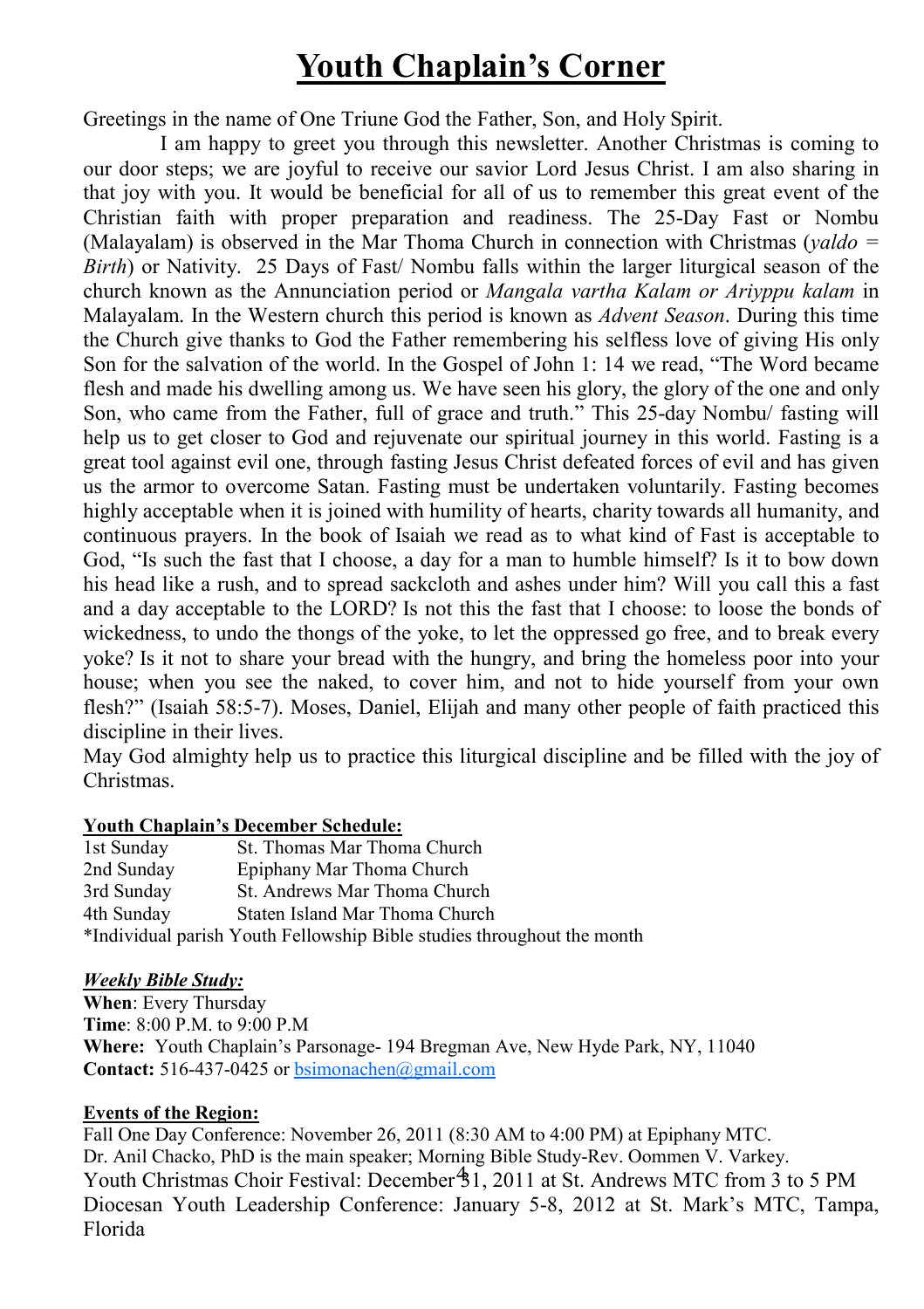



#### **DECEMBER 2, FRIDAY (Yonkers West/ North)**

**DECEMBER 3, SATURDAY (Teaneck, New Jersey)**

#### **DECEMBER 4, SUNDAY (Yonkers East)**

**DECEMBER 9, FRIDAY (Long Island)**

**DECEMBER 10, SATURDAY (Connecticut, Poughkeepsie)**

**DECEMBER 11,SUNDAY (Westchester)**

## **DECEMBER,16 FRIDAY (Yonkers South/ North)**

## **DECEMBER, 17, 18 SATURDAY (Rockland/Spring Valley)**

*"And there were shepherds living out in the fields nearby, keeping watch of their flocks at night. An angel of the Lord appeared to them, and the glory of the Lord shone around them, and they were terrified. But the angel said to them, "Do not be afraid. I bring you good news of great joy that will for all the people. Today in the town of David a Savior has been born to you; he is Christ the Lord."*  **Luke 2:8-11** 

5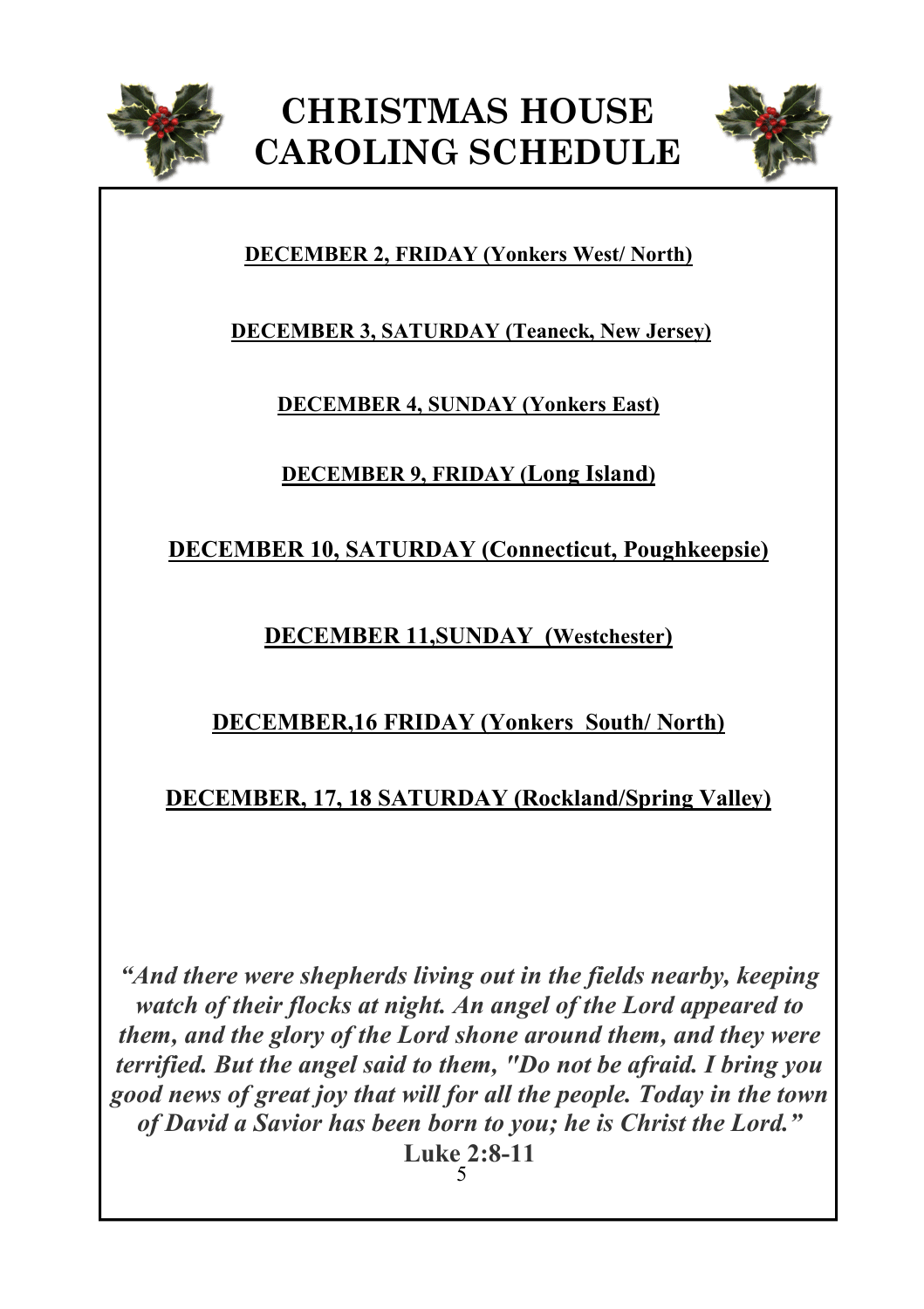# **Organizational Meetings**

## **EDAVAKA MISSION**

**Prayer Meeting** at **Church** every **Wednesday** at **7:00 PM** 

## **SEVIKA SANGHAM**

**Bible Study** - 3rd Sunday at Church

| <b>Sevika</b><br>Sangham | Date &<br>Time            | Location                                  |
|--------------------------|---------------------------|-------------------------------------------|
| Friday<br>Prayer         | Fri, Dec 2<br>$9:30$ am   | Mrs. Lilly S. Mathew<br>New City, NY      |
| Friday<br>Prayer         | Fri, Dec 9,<br>$9:30$ am  | Mrs. Aleyamma Kurian<br>Spring Valley, NY |
| Friday<br>Prayer         | Fri, Dec 16,<br>$9:30$ am | At Church                                 |
| Friday<br>Prayer         | Fri, Dec 23<br>9:30am     | At Church                                 |

## **SUNDAY SCHOOL**

**Sunday Schools Starts at 9:00AM**

# **MALAYALAM CHOIR**

6 *Choir Practice Every Sunday After Worship Service*